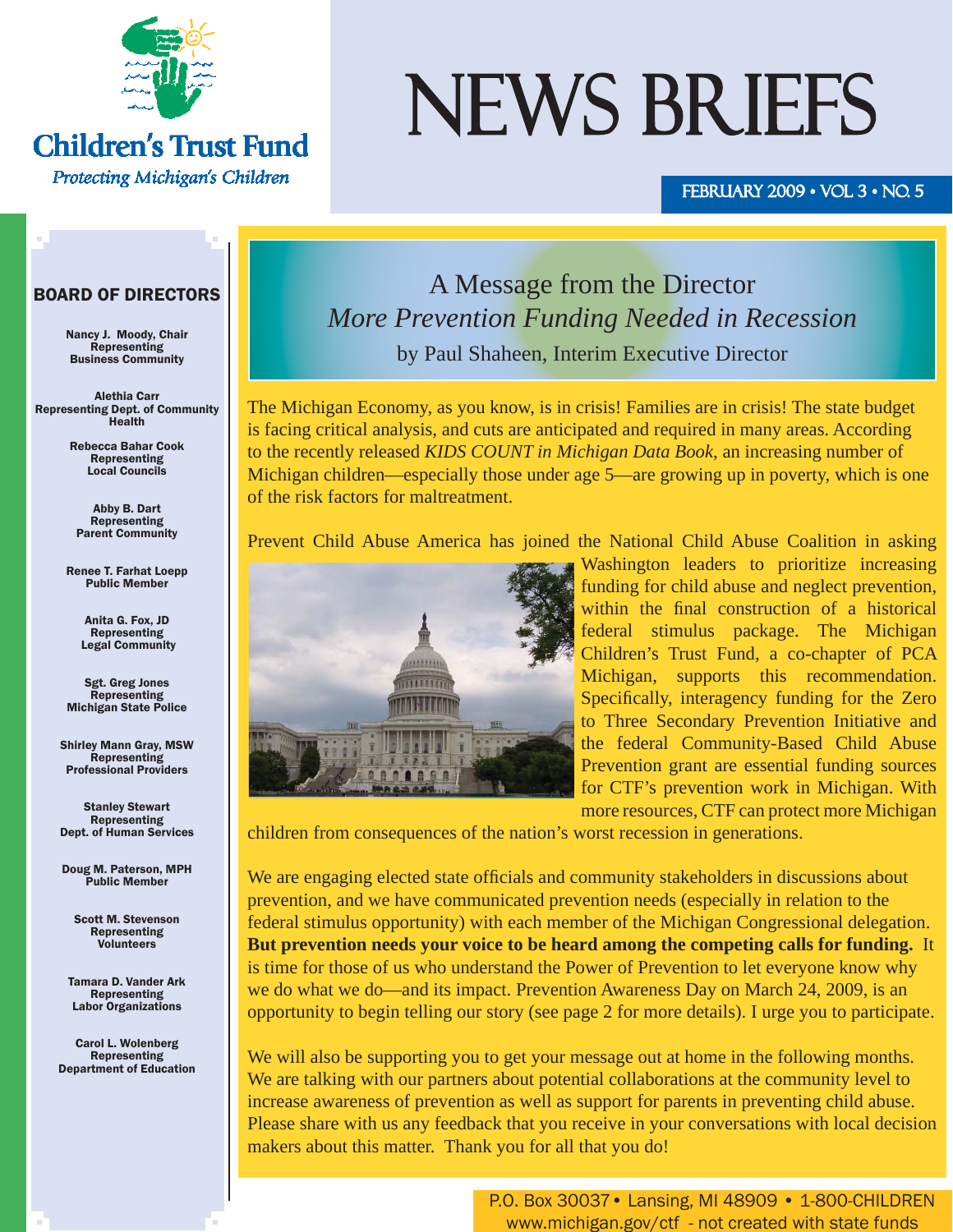### **Prevention Awareness Day: March 24th**

We welcome all grantees, as well as their community partners and program participants, to join us for Prevention Awareness Day at the State Capitol. The day will serve as the Kick-Off for Child Abuse Prevention Month and the "Pinwheels for Prevention" Prevent Child Abuse campaign launch. Prevention Awareness Day will afford an opportunity for early childhood and prevention programs from across Michigan to meet legislators and their staff to educate them about the value of prevention. The event is being sponsored by Prevent Child Abuse America Co-Chapters-Children's Trust Fund and Children's Charter of the Courts of Michigan, and the Zero to Five Advocacy Network. Please visit the CTF website for a save-the-date flyer. Special thanks to Mayor Virg Bernero and the City of Lansing for partnering on this event.

### **Prevention Promotion Training**

A special Prevention Promotion Training will be held via conference call on Thursday, March 5, from 11:00 a.m. to 12:00 p.m. (directly following the Local Council Work Group call). K.P. Pelleran, the State Director of Fight Crime: Invest in Kids, will provide the training in preparation for Prevention Awareness Day. The training will cover tips on engaging communities, stakeholders, and leadership in prevention efforts. Please join us by using the CTF conference call line: (877) 336-1828 and access code 8088351.

More details about Prevention Awareness Day will be announced soon!

## **CAP Month Updates**

If you would like your organization's CAP Month activities posted on the CTF website, please email dates and details of each activity to Alan Stokes at stokesa@michigan.gov. Activities will be posted under the "Calendar" section of the website.

Also, CAP Month Toolkits and PCA Pinwheels will be distributed to all local councils. Distribution is expected by the end of February. The toolkit will include CAP Month activities specific to CTF, as well as Pinwheels for Prevention materials provided by Prevent Child Abuse America. It will also include the new CAP Month public service announcement. We plan to distribute all materials in one mailing. We will let councils know when these materials are being shipped!

All grantees are encouraged to participate in the April 1st Pinwheel Garden event, which was established as a statewide event by local council representatives in the CAP Month Work Group. Councils around the state will be partnering with local schools, court houses, and other organizations to show their commitment to child abuse prevention. Please use materials in your CAP Month toolkit or contact CTF for more details and planning ideas!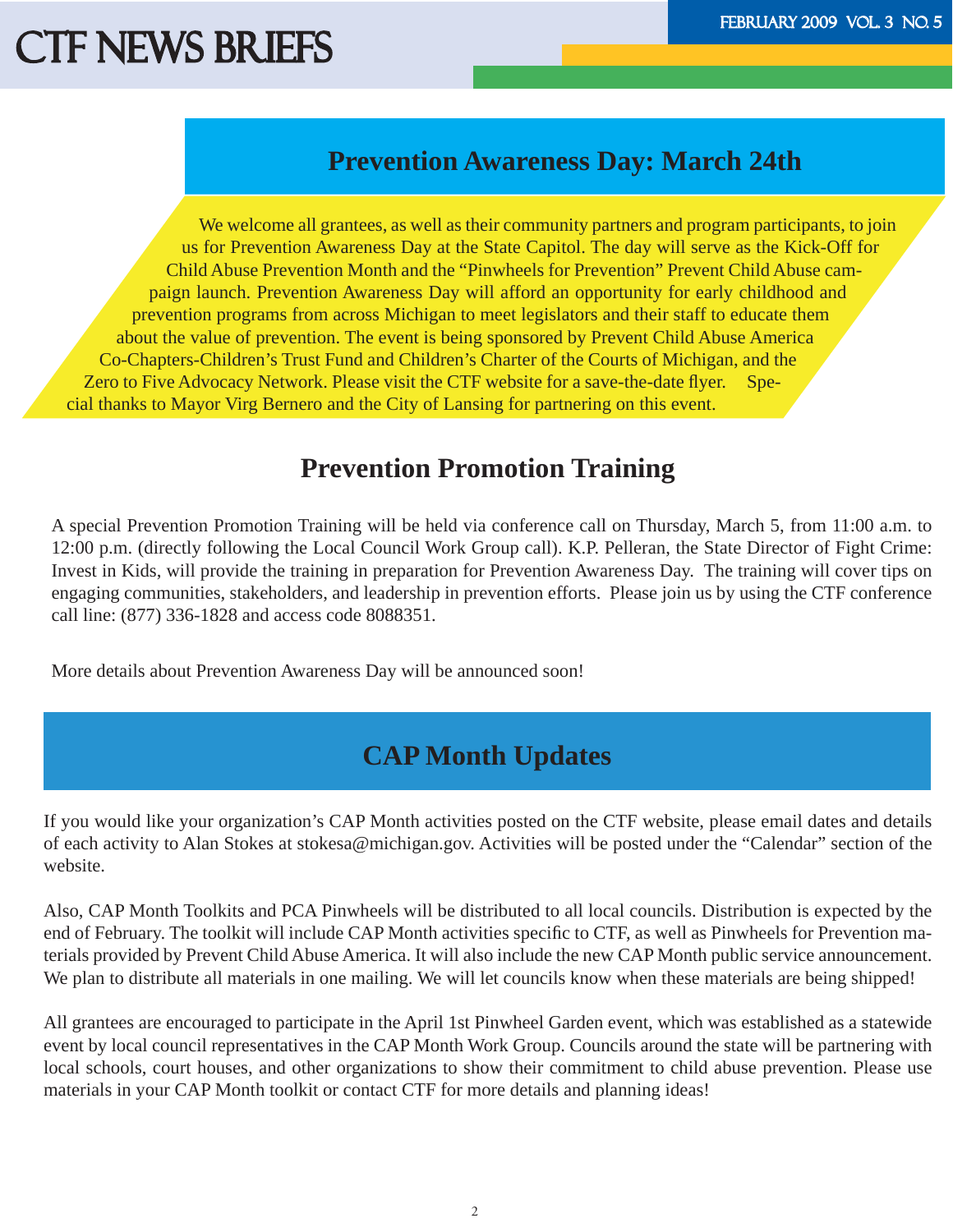## **CTF Direct Service RFP**

The CTF Direct Service Request for Proposal (RFP) is anticipated to be released on March 2, 2009. CTF will notify all grantees of the RFP via email, and the notice will also be posted on the CTF website. Technical assistance sessions will be held in Lansing shortly after the release. Please stay tuned for details!

### **Direct Service Endorsement Training for Local Councils**

CTF will hold a training for local councils on Wednesday, March 11, from 1:00 p.m. to 2:30 p.m. to discuss the direct service RFP process. Through Public Act 250 of 1982, councils are required to review and approve direct service applications (see Section 722.609). The training will cover techniques for promoting the RFP in your community as well as the process for reviewing and approving grant applications in EGrAMS. Additional training details (including the training format) will be posted in the March *News Briefs.*

### **Needs Assessment Tools**

## **Child Welfare Information Gateway**<br>**PROTECTING CHILDREN E STRENGTHENING FAMILIES**

Are you working on your county's needs assessment, or would like to see examples of other community needs assessments? The Child Welfare Information Gateway has a

number of resources available on what a needs assessment is, and how to develop one. The information can be accessed at http://www.childwelfare.gov/systemwide/assessment/community.cfm. In particular, CTF recommends visiting the University of Kansas Community Tool Box (the first link at the Child Welfare page), which can also be directly accessed at http://ctb.ku.edu/en/dothework/tools\_tk\_2.htm. Note that under the "Example(s) of Assessing Community Needs and Resources" link, the "Example 5 - Needs Assessment Example Wyandotte County" specifically addresses child abuse and neglect in the given county.





Currently, 19 Mutual Family Support Circle of Parents sites are in eight counties—operating at no cost to participants—to help parents who may need a place to talk about the challenges of parenting, and to develop parent leaders. See current Circle of Parents listing at http://www.michigan.gov/ctf/0,1607,7- 196-40188-137312--,00.html. Circle of Parents groups are facilitated by a trained Parent Leader and Professional Group Facilitator. Please welcome the latest three agencies to join Circle of Parents: Guidance Center in Southgate, with three

sites starting up in November 2008; the Order of the Fishermen Ministry Headstart Program in Detroit, beginning in mid-February 2009; and Lansing School District – Parent Teacher Resource Center in Lansing. CTF is exploring having this information added to the 211 listing. All Circle of Parents Leaders and Facilitators attending Prevention Awareness Day on March 24 are asked to email Sylvia Brown Jones at brown-joness@michigan.gov. There is a small budget to support parent involvement at this event for Parent Leaders on a first-come basis.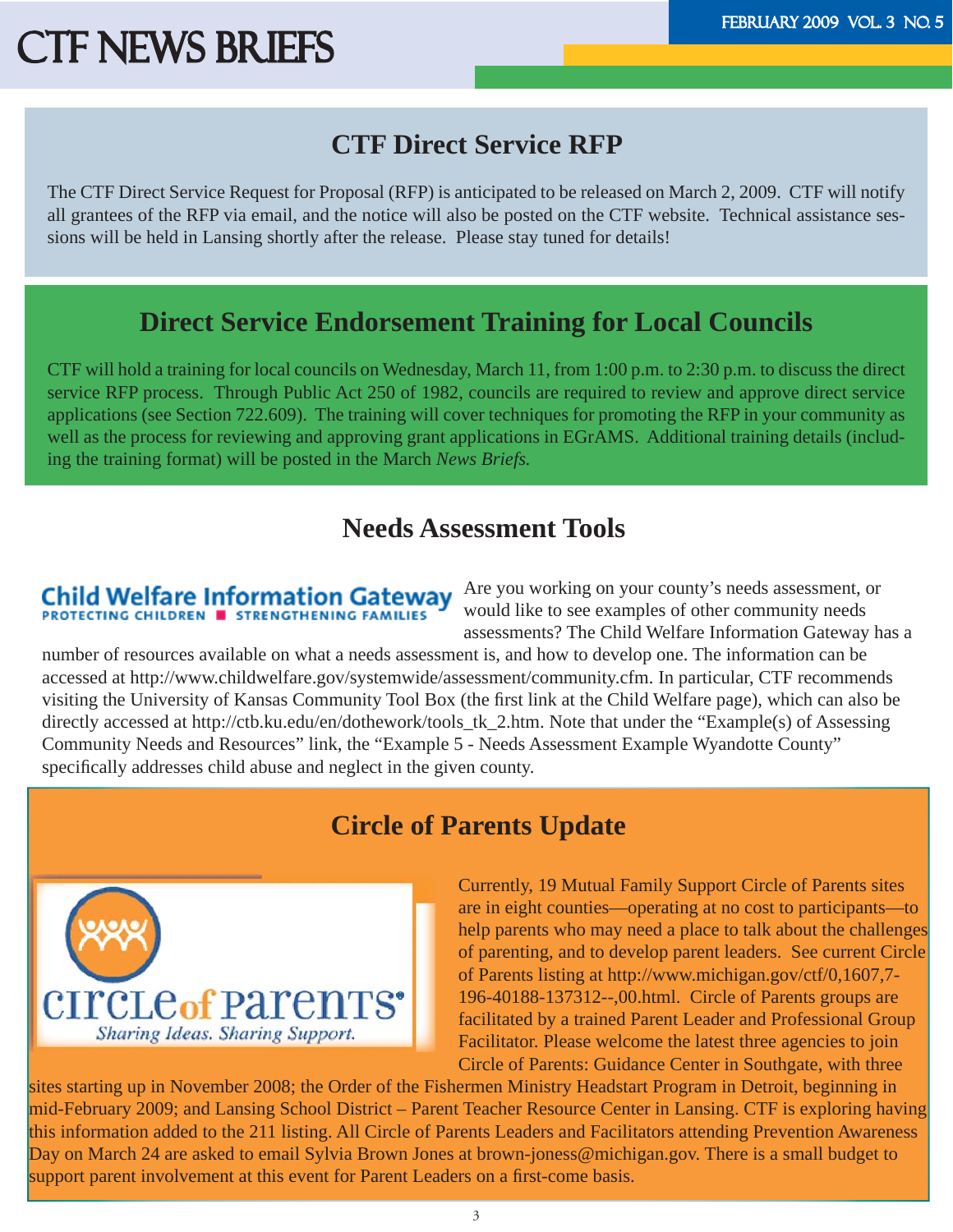## **Local Council Renewal Application and Logic Model Trainings**

CTF plans to hold four trainings for local councils throughout the state. The trainings will be from 9:00 a.m. to 4:30 p.m., with a focus on the FY2010 renewal application from 9:00 a.m. to 11:00 a.m. and on logic models and project planning for the remainder of the training. CTF will also hold a teleconference (covering renewal applications only) on April 17.

Space is limited! Please RSVP with Emily Wachsberger to reserve your space.

**March 18, 2009** Gaylord OPD Training Center Alpine Center complex 800 Livingston Blvd. Gaylord, MI 49735

#### **March 20, 2009** Kalamazoo OPD Training Center 322 Stockbridge Ave. Kalamazoo, MI 49001

**March 25, 2009**  Lansing OPD Training Center 7109 W. Saginaw Lansing, MI 48917

**March 31, 2009** Escanaba OPD Training Center 2717 North Lincoln Rd. Escanaba, MI 49829

**April 17, 2009** 10:00 a.m. to 12:00 p.m. TA Session for FY2010 Renewal Application Using CTF Conference Line (877) 336-1828 and access code 8088351

## **2009 National TA Center for Children's Mental Health**

#### *Conference Calls*

Sign up and participate in the 2009 national telephone conference call series sponsored by the National Technical Assistance Center for Children's Mental Health! The monthly conference calls cover important and emerging trends in the mental health field. Presentations from expert resource persons are followed by open discussion in order for all participants to ask questions and enrich the conversation.

Visit http://gucchd.georgetown.edu/programs/ta\_center/tacalls2009.html for registration information and the full 2009 Calendar of Calls. PowerPoint presentations and reading materials for each call will be posted on the website and can be downloaded to view while listening to the calls. There are no registration fees for these calls. If you have any trouble accessing the website, please call MelKisha Knight at (202) 687- 5000.

#### *Data Matters Interactive Electronic Newsletter*

Tied closely with the conference call series is *Data Matters*, an interactive electronic newsletter that highlights the importance of data, spreads the word about evaluation strategies and outcomes, and keeps readers up to date on the latest in the field of children's mental health. *Data Matters* is constantly updated to coincide with the conference call topic of the month. You can read through the main feature, peruse links to additional materials, review posted comments, and access our archives. To browse through *Data Matters*, please visit http://gucchdgeorgetown.net/data/.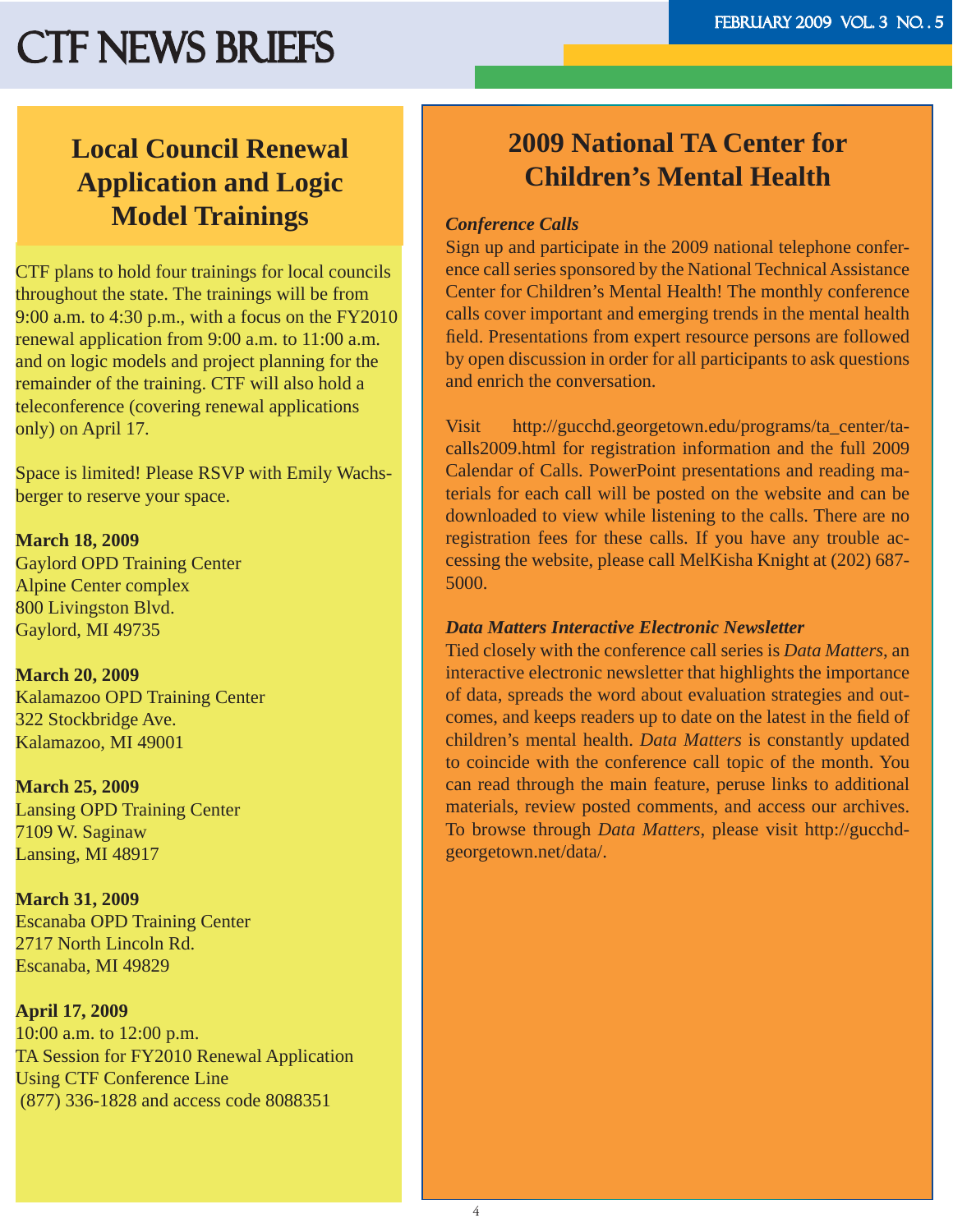### **Upcoming Events**

**February 8:** The Mackinac County Child Protection Roundtable will hold the **4th Annual Ice Follies** on Sunday, February, 8, at Little Bear East Ice Arena in St. Ignace. Featuring National Showcase Champions and award-winning figure skaters, the event will be held from 1:00 p.m. to 3:00 p.m. Advance tickets are \$5.00 per person or \$20.00 per family (up to 8 people). Tickets at the door are \$6.00 per person or \$25.00 per family (up to 8 people). Contact Mary Lynn Swiderski at (906) 643-7307 or pemble@msu.edu for more information.

**February 18:** The **Parent Leadership Work Group** will hold its next meeting on Wednesday, February 18, at 10:00 a.m. All local council and direct service grantees are encouraged to participate. Please contact Sarah Davis for more information.

**February 25:** A special training on **"Investigative Strategies for Child Abuse Professionals."** See page 7 for details.

**March 5:** The **Local Council Work Group** will hold its March meeting at 10:00 a.m. on Thursday, March 5, using the CTF conference line. Please contact Emily Wachsberger for more information.

**March 19:** The Child Abuse Council of Charlevoix and Emmet Counties presents **"Discipline that Builds Self-Discipline: A Love and Logic Seminar for Parents and Professionals Who Work**  with Difficult Children." The featured speaker is Betsy Geddes, Ed.D. The seminar will be held from 8:30 a.m. to 3:30 p.m. at the Knights of Columbus Hall in Petoskey, with lunch served on site. Continuing Education has been approved for Nursing and Social Work. If you have any questions, please contact Elaine Roach at (231) 347-4658 or eroach8555@msn.com.

**April 1-2:** The State Court Administrative Office, Family Services Division-Child Welfare Services and the Governor's Task Force on Children's Justice will sponsor a conference entitled **"Addressing Invisible Injuries: Child Neglect, Exploitation, and Emotional Abuse."** See page 8 for more information.

**April 13-14:** Special child abuse training on the **"Forensic Interviewing of Children."** See page 7 for details.

**April 24:** The Upper Peninsula Children's Coalition is pleased to present the **Annual Children's Coalition Conference** with special guest speaker Robert Anda, MD, MS. Dr. Anda is the Co-Principal Investigator and Co-Founder of the Adverse Childhood Experience (ACE) Study and will present on "The Health and Social Impact of Adverse Childhood Experiences Throughout the Lifespan." The conference will take place at Northern Michigan University in Marquette. Registration materials will be available in March 2009. For more information, contact cookieaho@sbcglobal.net or polson@ glcyd.org.

**May 27-29:** The **National Child Welfare Evaluation Summit** will be held at the Renaissance Mayflower Hotel in Washington, D.C. The summit will explore the current state of evaluation practice in the field of child welfare and to promote cohesive, strategic, and sound approaches for evaluating child welfare systems, programs, and projects. Target participants include Children's Bureau discretionary grant evaluators, State and Tribal child welfare administrators and analysts, evaluation experts in child welfare, evaluation experts in other human service fields, and interested child welfare professionals. For more information, email evaluationsummit@pal-tech.com.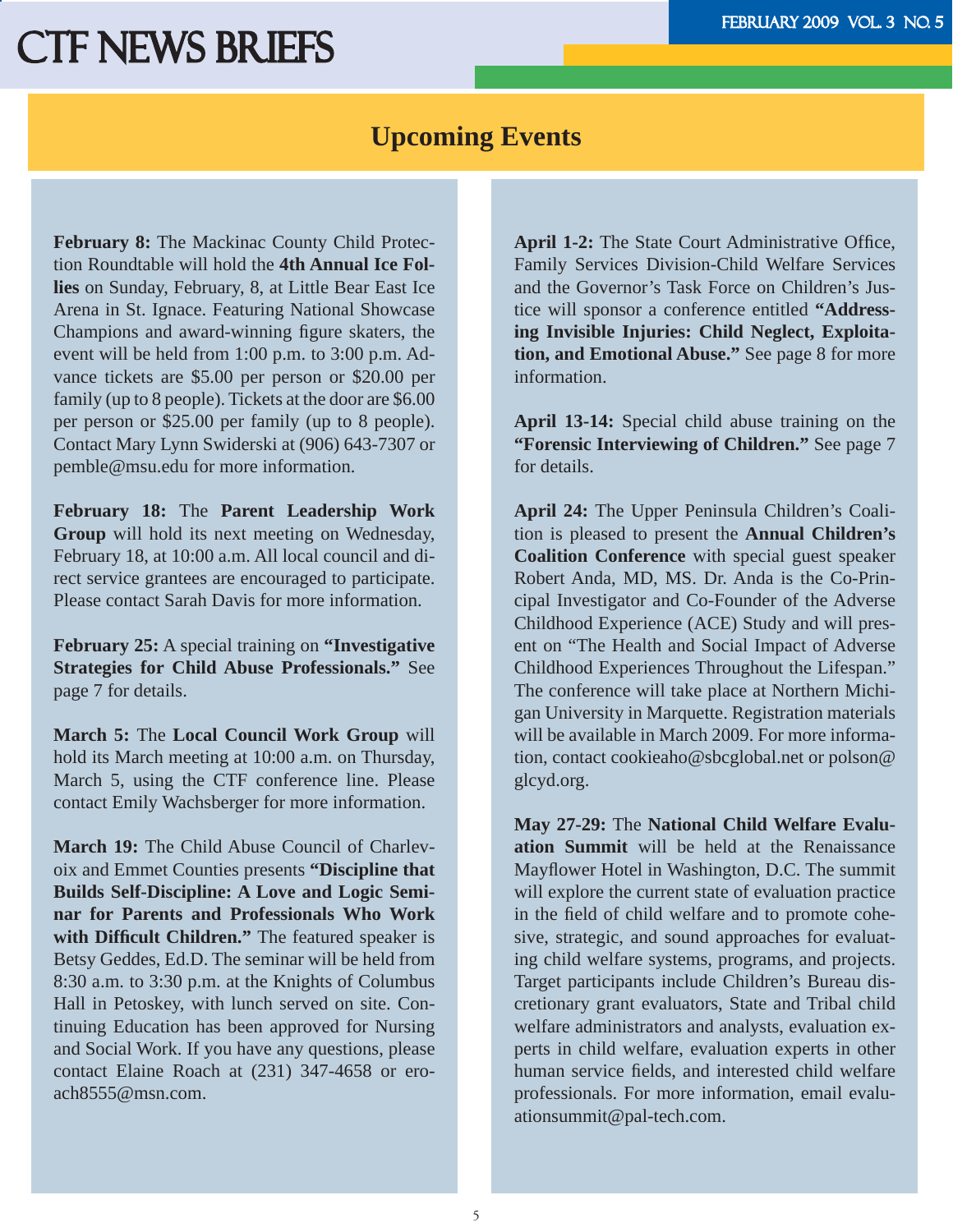### **Funding Opportunities**

#### *RFA for Drug Free Communities Support Program*

The Request for Applications (RFA) for the 2009 Drug Free Communities Support Program has been released by the Office of National Drug Control Policy (ONDCP) and the Substance Abuse and Mental Health Services Administration (SAMH-SA). Information is available at http://members. jointogether.org/ct/z7AxpJ51KSiO/.

#### *Funds for Reducing High-Risk Drinking Among College Students*

Colleges and universities can apply for grants from the U.S. Department of Education to support programs that seek to reduce high-risk drinking and violent behavior among college students. Information is available at http://members.jointogether. org/ct/z1AxpJ51KSib/.

*Safe Schools/Healthy Students Program* The U.S. Department of Education is now accepting applications for its Safe Schools/Healthy Students Program, which supports development and implementation of comprehensive, communitywide plans to create safe and drug-free schools and promote healthy childhood development. Local education agencies (LEAs) and charter schools may apply for funding, which will total \$30.9 million this year. Information is available at http:// members.jointogether.org/ct/zpAxpJ51KSiW/.

#### *Gang Prevention Coordination and Assistance Program*

The U.S. Department of Justice's Office of Juvenile Justice and Delinquency Prevention (OJJDP) will award grants of up to \$200,000 under its Gang Prevention Coordination and Assistance Program. Information is available at http://members.jointogether.org/ct/zdAxpJ51KSi6/.

#### **Family Preservation Planning and Implementation Grants**

#### FAMILY PRESERVATION PLANNING GRANT(S)

#### Deadline: March 25, 2009

The U.S. Administration for Children and Families will award \$1 million for 10 grants to federally recognized Indian tribes and other related organizations for improving the well-being of children. The funds are specifically for planning approaches to improve child well-being by removing barriers associated with strengthening families—including fatherhood, foster parenting, absentee parent activities and grandparents raising grandchildren—and forming and preserving healthy families, relationships and marriages (including traditional Native American and Pacific Basin marriages). More information is available at http://www.acf.hhs.gov/ grants/open/HHS-2009-ACF-ANA-NI-0049.html.

#### FAMILY PRESERVATION IMPLEMENTATION GRANT(S)

#### Deadline: March 25, 2009

The U.S. Administration for Children and Families will award \$3 million for 10 grants to federally recognized Indian tribes and other related organizations for project implementation approaches to improve child well-being by removing barriers associated with strengthening families—including fatherhood, foster parenting, absentee parent activities and grandparents raising grandchildren—and forming and preserving healthy families, relationships and marriages (including traditional Native American and Pacific Basin marriages). More information is available at www.acf.hhs.gov/grants/ open/HHS-2009-ACF-ANA-NI-0059.html.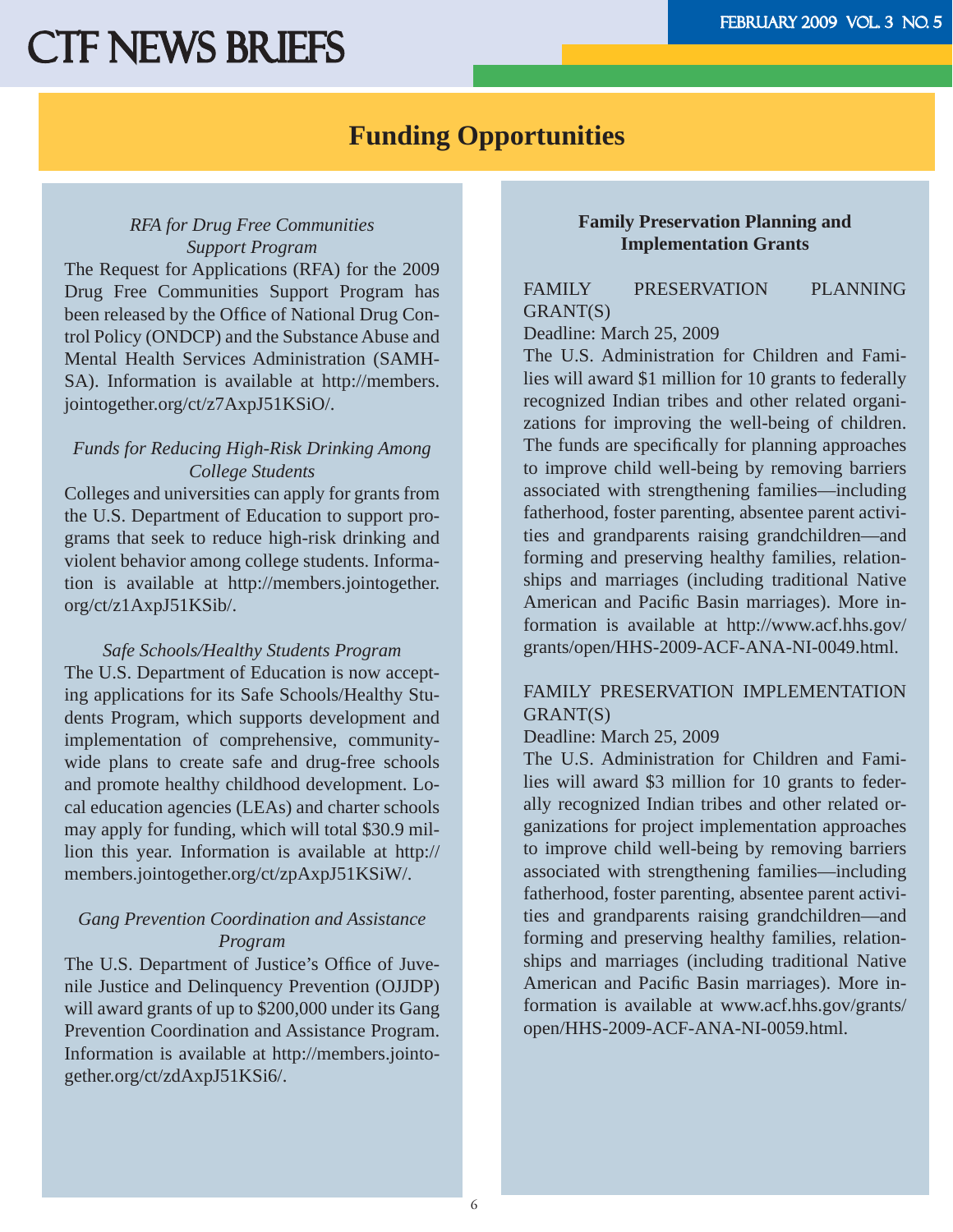### **Special Child Abuse Trainings**

The Prosecuting Attorneys Association of Michigan, Child Abuse Training Services, in cooperation with the Prosecuting Attorneys Coordinating Council, Department of Human Services (DHS), and Governor's Task Force on Children's Justice (GTF), is pleased to present the following special trainings related to child abuse. Please visit www.micats.org for complete course descriptions and registration details.

#### **Child Abuse Investigations: Investigative Strategies for Child Abuse Professionals February 25, 2009**

This cross-professional Specialized Child Abuse Training seminar will focus on the topic of Investigative Strategies for Child Abuse Professionals. Registration will begin at 8:30 a.m. on Wednesday, February 25, 2009 and the training will conclude by 4:00 p.m. The training will be held at the Ingham County Sheriff's Office at 630 N. Cedar St., Mason, MI 48854.

This seminar is designed for DHS CPS workers, police officers, prosecuting attorneys, and assistant prosecuting attorneys who are involved with child abuse investigation or prosecution. Please contact Julie Welch at (517) 334-6060 ext. 833 or welchj@ michigan.gov with any questions.

tion. If you are in a position that may have to testify in court, you won't want to miss this seminar! Please contact Julie Welch (517) 334-6060 ext. 833 or welchj@michigan.gov with any questions.

#### **Covering the Case: From the First Interview to Closing Arguments**

#### **March 6, 2009**

This cross-professional Specialized Child Abuse Training seminar will cover the topic of Covering the Case: From the First Interview to Closing Arguments. This training will begin with registration at 8:30 a.m. on Thursday, March 5, 2009 and will conclude at 4:00 p.m. on Friday, March 6, 2009. The training will be held at the Double Tree Hotel, One Wennonah Park Place, in Bay City, MI 48708.

This seminar is designed for prosecuting attorneys, assistant prosecuting attorneys, children's protective services workers, and police officers who are involved with child abuse investigations or prosecution. If you are in a position that may have to testify in court, you won't want to miss this seminar! Please contact Julie Welch (517) 334-6060 ext. 833 or welchj@michigan.gov with any questions.

#### **Forensic Interviewing of Children April 13-14**

This regional, cross-professional Specialized Child Abuse Training seminar will cover the topic of Forensic Interviewing of Children. This training will begin with registration at 8:30 a.m. on Monday, April 13 and will conclude on Tuesday, April 14, 2009 at 4:00 p.m. The training will be held at the Oakland County Sheriff's Office at 1200 North Telegraph Road, Building 38 East, Pontiac, MI 48341.

This seminar is designed for prosecuting attorneys, assistant prosecuting attorneys, DHS workers, victim's advocates, and police officers who are involved with child abuse investigations or prosecution. The training is designed to increase your understanding of the primary features of forensic interviewing and provide information to enhance your interviewing skills. Please visit www.micats.org for registration information or contact Jennifer Doerr at doerrj@

## **Lawmaker Introduces Bill Regarding Child Deaths**

State Representative Dudley Spade (D-Tipton) recently introduced a bill requiring that the Michigan Children's Ombudsman be notified within two hours of a child's death. HB 4125 (2009) seeks to establish a central clearinghouse and clear reporting requirements for children who die while in state custody. More information on the proposed bill can be found at www.legislature.mi.gov.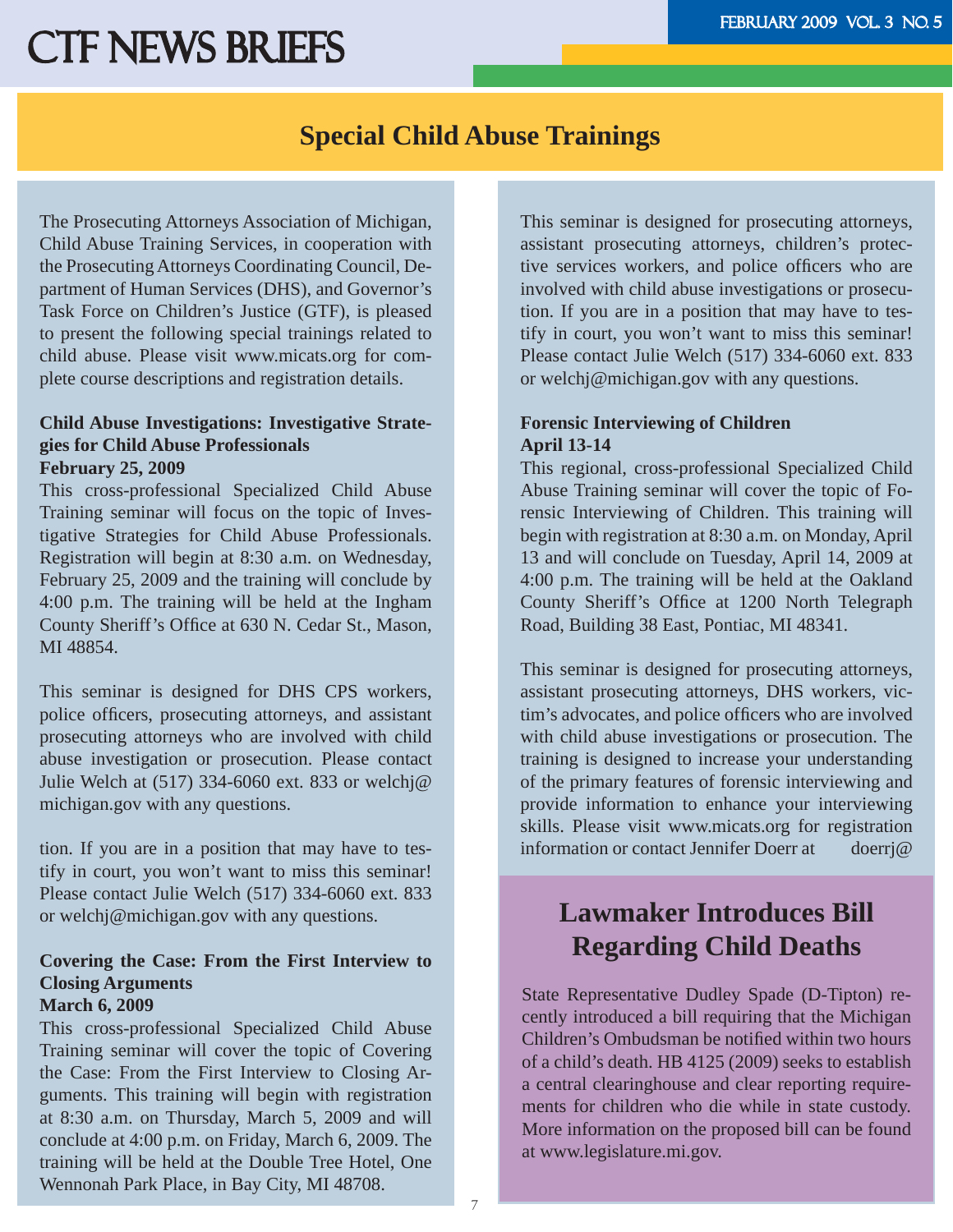## **Domestic Violence Resources for Professionals**

Child Welfare Information Gateway has a newly enhanced Domestic Violence web section. It provides updated and expanded information on the co-occurrence of child maltreatment and domestic violence, as well as information on how social service providers can work together to improve services for children, youth, and families affected by domestic violence.

In addition to an overview of the topic and a list of resources for families, the redesigned section addresses:

\* Impact

- \* Prevention
- \* Assessment
- \* Treatment services
- \* Casework practice
- \* Cross-system collaboration

You can visit the Domestic Violence web section at

www.childwelfare.gov/systemwide/service\_array/ domviolence.

## **State Court Administrative Office: 5th Annual Child Welfare Issues Conference**

On April 1-2, 2009, the State Court Administrative Office, Family Services Division-Child Welfare Services and the Governor's Task Force on Children's Justice will sponsor a conference entitled "Addressing Invisible Injuries: Child Neglect, Exploitation, and Emotional Abuse." This free statewide conference will address "invisible injuries" of neglect, emotional abuse and exploitation for children and families in the child welfare system. The conference will be held at the Kellogg Conference Center in East Lansing. For more information please contact Deborah Jensen, Children's Charter, at (517) 482-7533, deborahjensen@childcrt.org or visit www.childcrt.org.

### **Promoting the CTF Check-Off**

#### **Line 22. Children's Trust Fund. Enter your contribution amount (\$5 minimum)**

With tax season upon us, now is a great time to promote the CTF income tax check-off. How does the check-off work? Half of the funds collected through the check-off are allocated to prevention initiatives across the state, and the remaining half is invested through the trust account. This year tax filers can make a donation on Line 22 of the MI-1040 form. There are currently two other check-offs on the MI-1040 form, and there are five other check-offs on Form 4642.

This is the last year that CTF will be included on page 2 of the MI-1040, so it is more important than ever to increase awareness of the check-off! CTF will be utilizing billboards and limited radio, TV, and direct mail campaigns to promote the check off. Next year, the CTF check-off will be moved to Form 4642, the "Voluntary Contributions Schedule."

If you would like materials to help promote the checkoff—including brochures, folders, postcards, posters, and inserts—please contact Alan Stokes at stokesa@michigan.gov or visit the Literature Request Form on the "Resources" page of the CTF website.

## **Legislature Releases Information to Citizens**

The Michigan Legislature has released the first edition of their 2009-2010 Michigan Legislature contact and information directory, known as *A Citizen's Guide to State Government*. This publication will help child maltreatment prevention professionals access basic information on newly elected government officials and state agencies. This resource is available online at http://www.legislature. mi.gov/documents/publications/citizensguide.pdf and updates will be made to the online edition as available.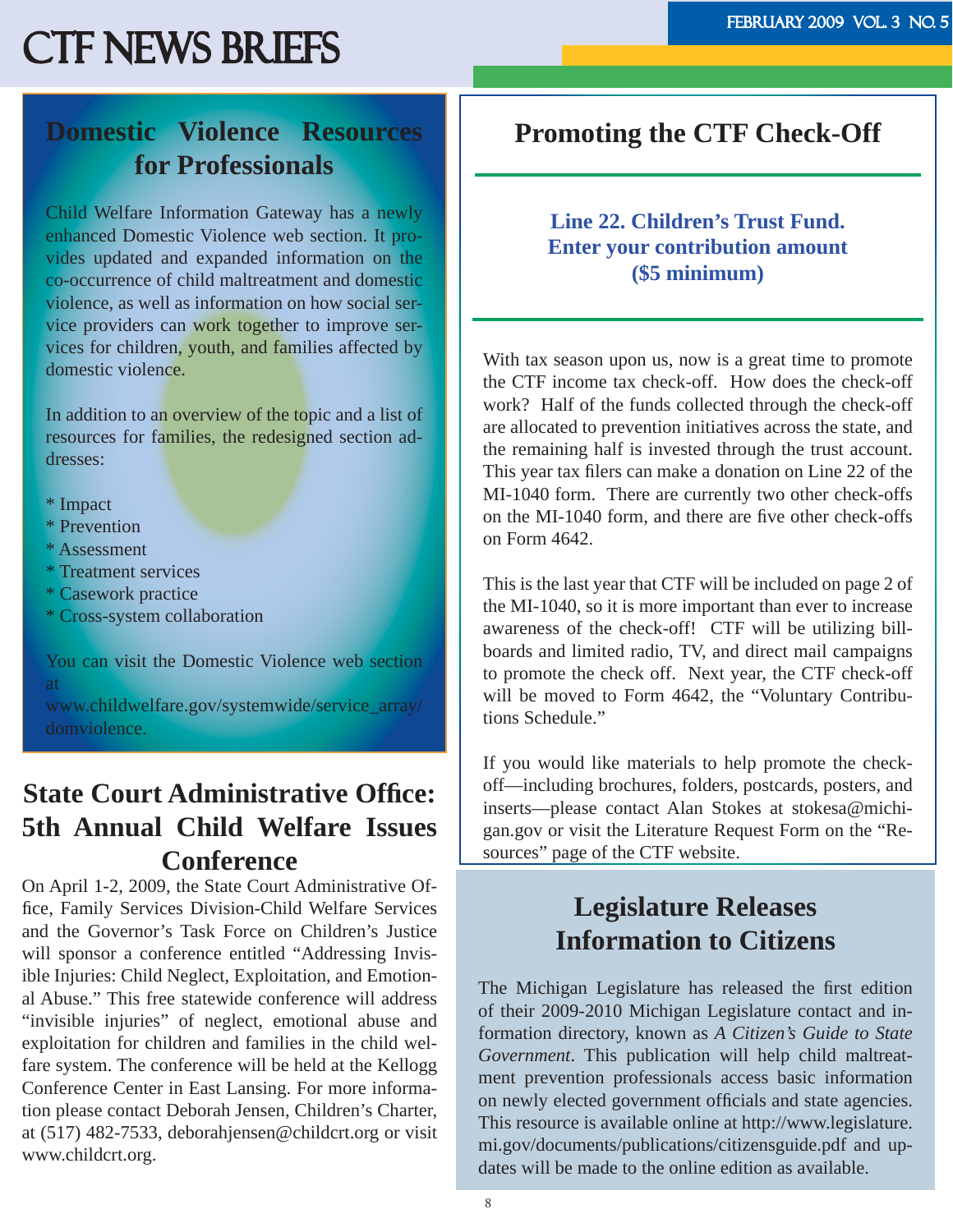### **Special Report: CTF and "Children's Central" at MSU Sign Affi liation**

## *Page 9 and 10 Provided Courtesy of Michigan State University "Children's Central"*



The Children's Trust Fund has signed a multi-year agreement with the Department of Advertising, Public Relations and Retailing at MSU. Under the agreement, the Children's Central research, outreach and education collaborative at MSU will continue to pursue its multi-disciplinary study of the effects of media and advertising on children. Faculty members and students will also generate and disseminate new knowledge in child abuse prevention related to media and marketing, effective anti-child abuse advertising and Internet safety for children. Faculty-led student advertising and social marketing classes will continue to be engaged in outreach efforts aimed at developing and disseminating new ways of sharing findings and strengthening abuse prevention programs of local CTF affiliates. CTF interim director Paul Shaheen, assistant director Janell Thelen, and Jim Hmurovich, President of Prevent Child Abuse America, serve on the group's advisory board. Long-time children media researcher, Dr. Nora Rifon, heads up the research component of the collaborative. Dr. Richard Cole chairs the Department in which all the activity occurs.

#### **International Children's Conference Planned for November '09 in East Lansing**

The MSU Department of Advertising, Public Relations, and Retailing, in conjunction with the Children's Trust Fund and Prevent Child Abuse America, will host an international conference entitled "Consumer Culture and the Ethical Treatment of Children: Research, Theory and Fair Practice" in East Lansing on November 12-13. The conference will occur in conjunction with the CTF annual training.

#### **Michigan Association Executives Asked to Push State Tax Contributions**

Children's Trust Fund Chairperson and DTE executive Nancy Moody is applying years of effective issues management experience to launch a special solicitation for the CTF tax check-off. More than 800 members of the Michigan Society of Association Executives (MSAE) will receive informational packets and a letter from Chairperson Moody asking MSAE members to forward letters, postcards, posters and emails to tens of thousands of the members of Michigan's trade and professional association community. The goal is to use a personal appeal to increase support for the annual "Line 22" contribution on the state's tax form. The packet also contains a special appeal from Col. Pete Munoz, director of the Michigan State Police, and a designated member of the CTF board of directors.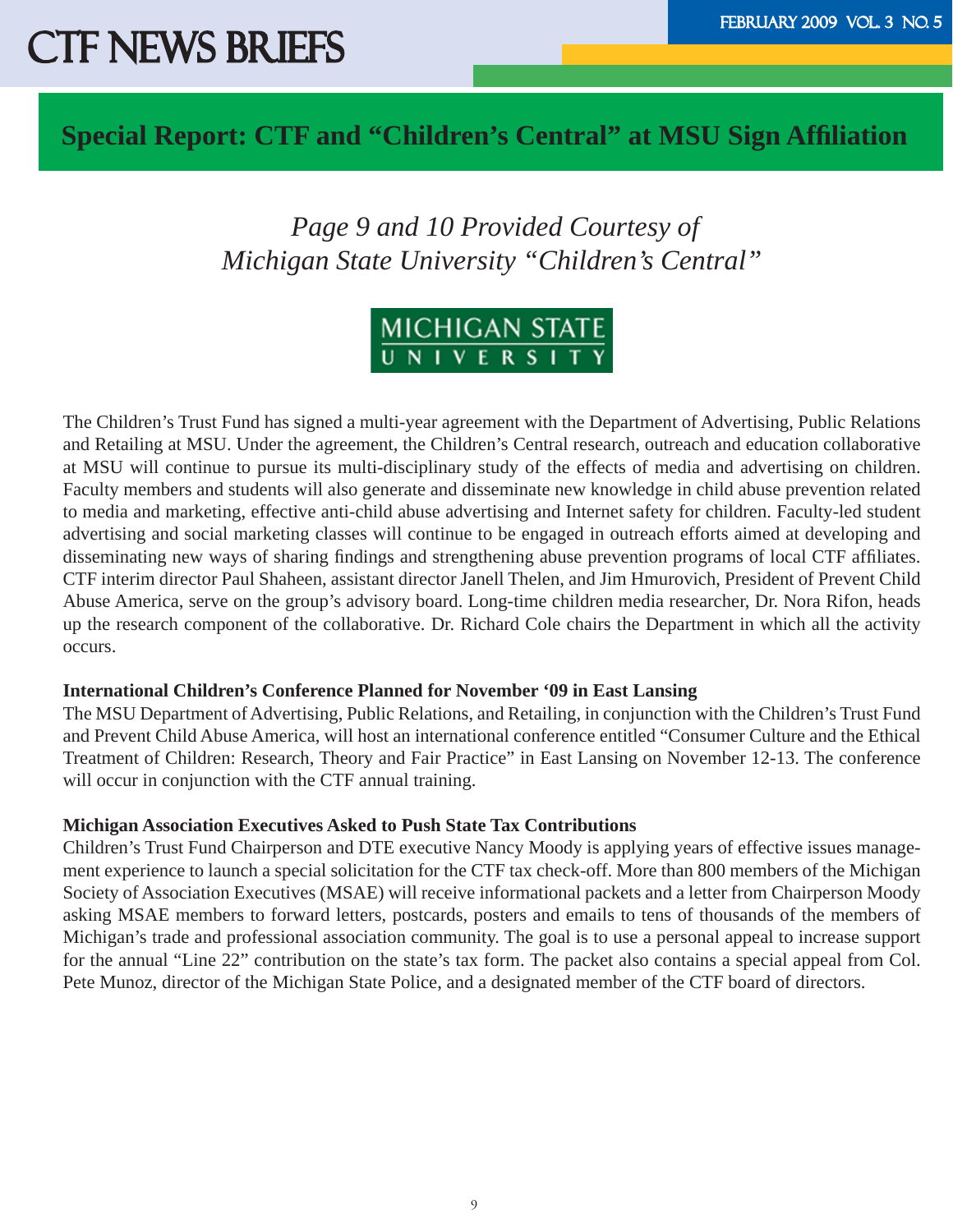## **Michael Pertschuk, Former FTC Chairman, Consults with CTF Staff**

On January 14, 2009, former Chairman of the U.S. Federal Trade Commission Michael Pertschuk was honored at MSU as the "Ned Brandt Lecture Series" speaker. He addressed faculty and students in the College, the Department of Advertising, Public Relations and Retailing's Children's Central collaborative, and staff from the Children's Trust Fund of Michigan. He also held a private seminar for CTF staff and Children's Central fellows, in which he outlined the successful national effort to restrict tobacco advertising.

"Chairman" Pertschuk is known in national government and media circles for effective social and health advocacy—particularly on behalf of America's children. He is the author of several advocacy books including *Revolt against Regulation: The Rise and Pause of the Consumer Movement*; *Giant Killers; Smoke in Their Eyes: Lessons in Movement Leadership from the Tobacco Wars*; and, with Wendy Schaetzel, *The People Rising: The Campaign Against the Bork Nomination*.

#### **Other News on the Ethical Treatment of Children**

**1. Better Business Bureau:** The Council of Better Business Bureaus has announced the approval of Campbell Soup Company's amended pledge as a participant in the Children's Food and Beverage Advertising Initiative. Campbell's pledge expresses their commitment to provide healthier food options in 11 of its children's soups. http://us.bbb.org/WWWRoot/SitePage.aspx?site=113&id=1869d6a9-82aa-49a1-8419-40a8251fa916&art=7461

**2. BBC News:** Google has created the technology for the National Center for Missing and Exploited Children (NC-MEC). It was originally developed to block copyrighted videos on the company's YouTube division. The program uses pattern recognition to enable analysts to sort and identify files containing child sex abuse. Google says its aim in teaming up with the center's Technology Coalition Against Child Pornography is to develop solutions that would make it harder for people to use the web to exploit children or traffic in child pornography. http://news.bbc.co.uk/2/hi/technology/7347476.stm

**3. New York Times:** The Kellogg Company said it would stop advertising its products to children under the age of 12 unless the foods meet specific nutrition guidelines for calories, sugar, fat and sodium. Kellogg also announced that it would stop using licensed characters or branded toys to promote foods unless the products meet the nutrition guidelines.

http://www.nytimes.com/2007/06/14/business/14kellogg.html?\_r=1

**4. The Guardian:** Some of the world's leading food manufacturers have begun marketing to children on social networking websites and internet chat programs. Brands such as McDonald's, Starburst, Haribo and Skittles are using the Internet to target children now that new rules from England's media regulator Ofcom have made it difficult to advertise during children's television. A Kellogg Foundation-funded study documenting the level of "adver-games" provided for free on the Internet by food marketing companies is scheduled for publication in the upcoming issue of *The Journal of Consumer Affairs*. Children's Central fellows Mira Lee, Yoon Choi, Liz Quilliam, and Richard Cole co-authored the study.

http://www.guardian.co.uk/media/2007/jul/31/newmedia.advertising1